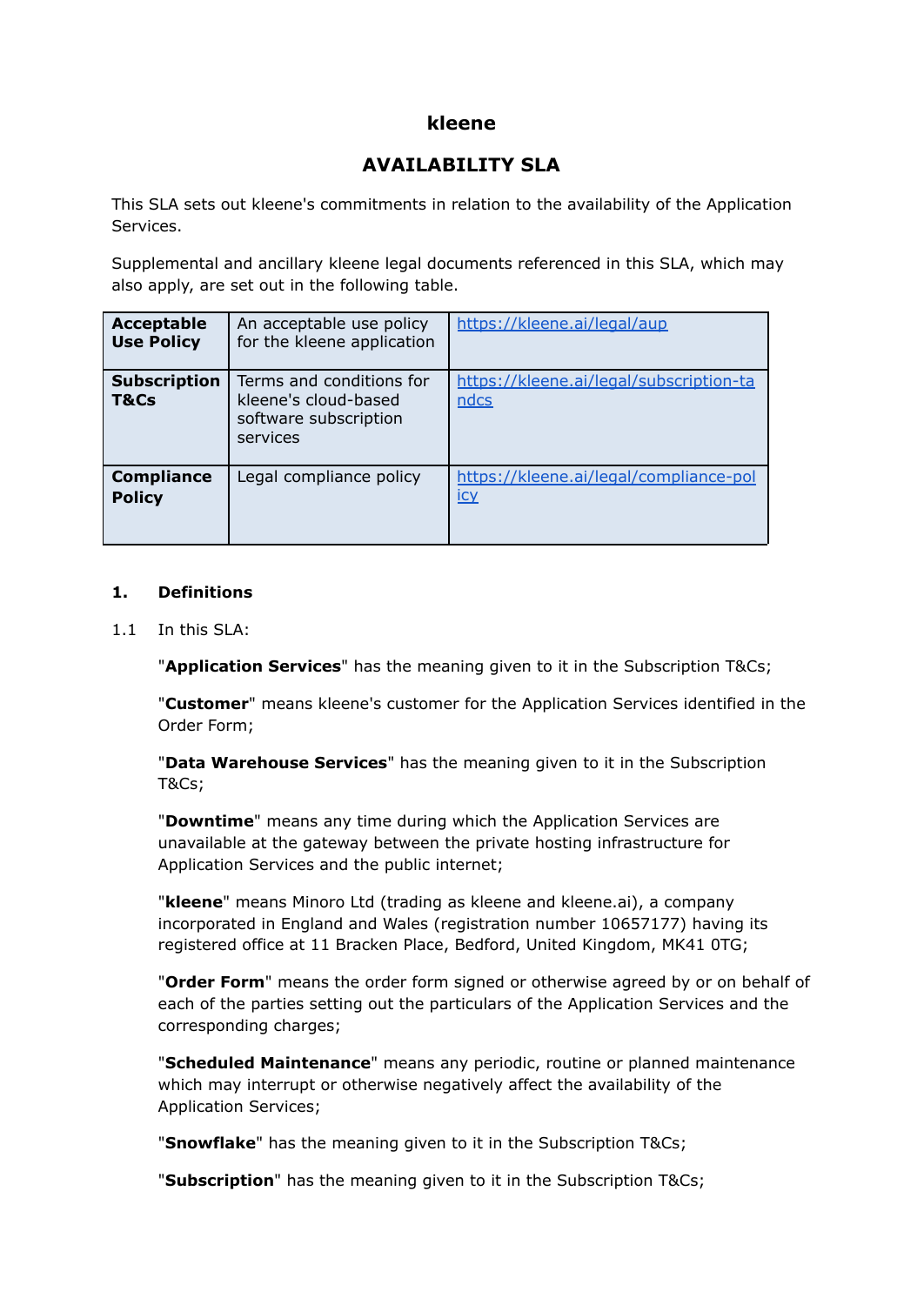"**Support Hours**" means 09:00 to 17:30 GM/BST on a weekday, excluding bank and public holidays, in England;

"**SLA**" means this service level agreement, as it may be updated from time to time in accordance with the variation provisions of the Subscription T&Cs; and

"**Uptime**" means the time during which the Application Services are available at the gateway between the private hosting infrastructure for Application Services and the public internet.

#### **2. Application Services: availability commitment**

- 2.1 kleene shall use reasonable endeavours to ensure that the percentage of Uptime for the Application Services is at least 99.9% during each calendar month, subject to Clause 4.
- 2.2 kleene shall be responsible for measuring Uptime and shall do so using any reasonable methodology.
- 2.3 kleene shall report Uptime measurements on a per calendar month basis to the Customer either:
	- (a) through a web portal accessible to the Customer; and/or
	- (b) in writing, promptly following receipt of a written request from the Customer for such Uptime measurements.

#### **3. Application Services: service credits**

- 3.1 In respect of each calendar month during which the Uptime for the Application Services is less than the commitment specified in Clause 2.1, the Customer may earn service credits in accordance with the provisions of this Clause 3.
- 3.2 The service credits earned by the Customer shall be as follows:

| Uptime during calendar month                                  | Service credit* |
|---------------------------------------------------------------|-----------------|
| Uptime less than 99.9%, but greater<br>than or equal to 99.0% | $1\%$           |
| Uptime less than 99.0% but greater<br>than 95.0%              | 5%              |
| Uptime less than 95.0%, but greater<br>than or equal to 90.0% | 15%             |
| Uptime less than 90.0%                                        | 25%             |

\*The service credit percentage shall be applied to the fees payable by the Customer to kleene with respect to the provision of the Application Services during the relevant calendar month (such fees to be calculated by kleene acting reasonably).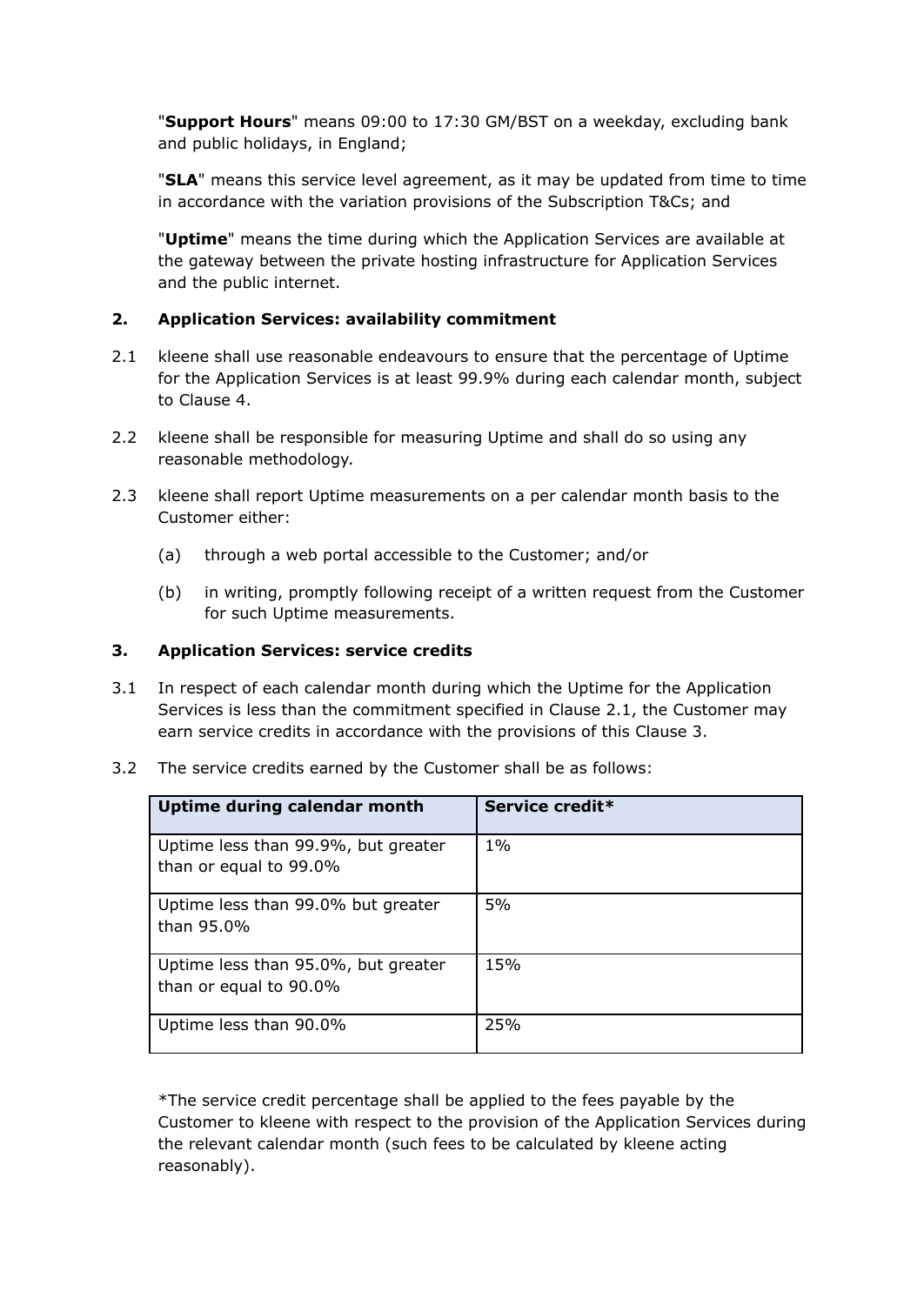- 3.3 To claim service credits with respect to a calendar month, the Customer must send a written notice to kleene requesting those service credits before the end of the next following calendar month. If the Customer does so, kleene shall deduct an amount equal to the service credits due to the Customer under this Clause 3 from amounts invoiced in respect of the charges for the Application Services. All remaining service credits shall be deducted from each invoice issued following the reporting of the relevant failure to meet the Uptime commitment, until such time as the service credits are exhausted.
- 3.4 Service credits shall be the sole remedy of the Customer in relation to any failure by kleene to meet the Uptime guarantee in Clause 2.1, except where the failure amounts to a material breach of the Subscription.
- 3.5 Upon the termination of the Subscription, the Customer's entitlement to service credits shall immediately cease, save that service credits earned by the Customer shall be offset against any amounts invoiced by kleene in respect of Application Services following such termination.

# **4. Application Services: exceptions**

- 4.1 Downtime caused directly or indirectly by any of the following shall not constitute a breach of the Subscription and shall not be considered when calculating whether kleene has met the Uptime guarantee given in Clause 4.1:
	- (a) an event or series of events beyond the reasonable control of kleene;
	- (b) a fault or failure of the internet or any public telecommunications network;
	- (c) a fault or failure of kleene's hosting infrastructure services provider, unless such fault or failure constitutes an actionable breach of the contract between kleene and that services provider;
	- (d) downtime of any other services that are dependent upon the Application Services, or that the Application Services depend upon;
	- (e) a fault or failure of the Customer's computer systems or networks;
	- (f) the acts and omissions of the Customer or any agent of the Customer (including in relation to SQL instructions and instruction sets provided by the Customer, and incorrectly configured access credentials);
	- (g) any breach by the Customer of this SLA, the Acceptable Use Policy, the Compliance Policy or the Subscription T&Cs, including any late payment or non-payment of applicable charges, and any action of kleene permitted by the any of those documents in response to such a breach; or
	- (h) Scheduled Maintenance carried out in accordance with Clause 5.
- 4.2 For the avoidance of doubt, this SLA does not apply with respect to any software or services provided by kleene on a free-of-charge or early access basis (kleene does not give any undertakings or guarantees in relation to the availability of any such software and services).